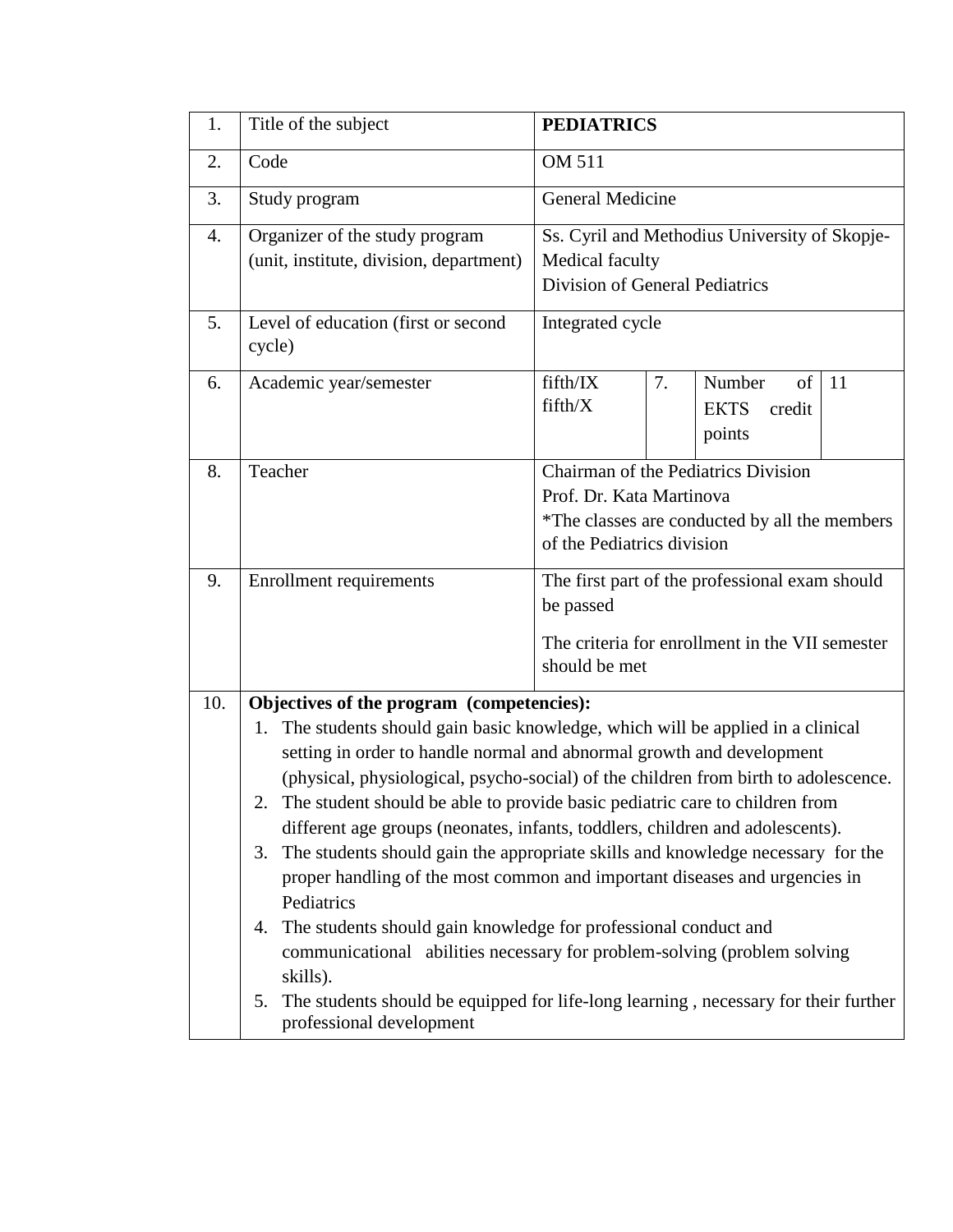# 11. **Contents of the program: Theoretical training: 1. Social and preventive pediatrics** Social-economical factors that influence children's health. Vital statistics for the children's health in R. of Macedonia. Organization of the health-care system, National preventive programs, mandatory immunizations 2. **Growth and development**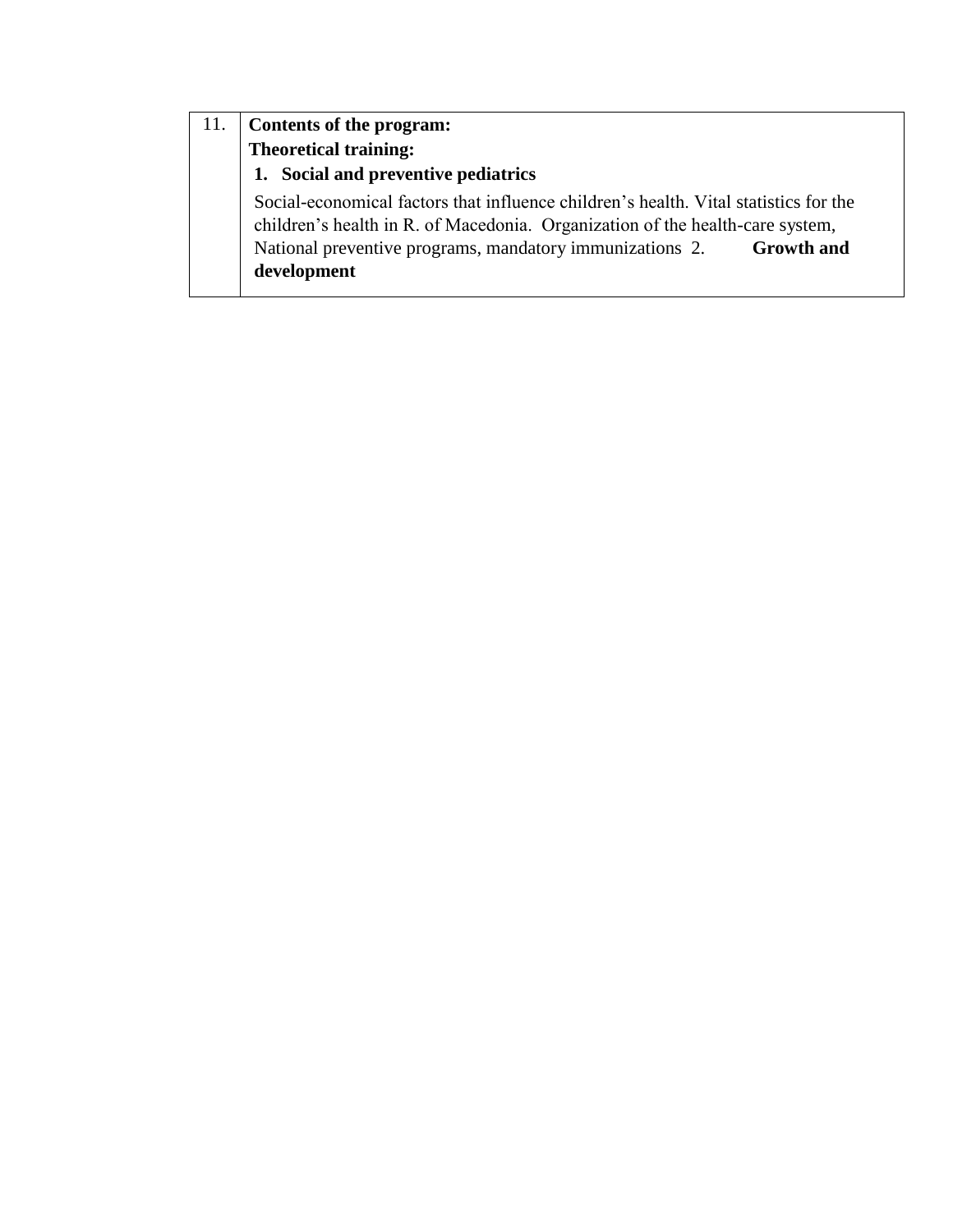Normal growth and growth charts, abnormalities of the growth and development. Evaluation of various developmental milestones and discovering of developmental abnormalities.

#### **3. Care for the sick child**

Primary and hospital care for the children. Ethics. Basics of evidence based medicine.

#### **4. Pediatric emergencies/ accidents/ poisonings**

Principles of emergency pediatrics: respiratory, cardiovascular, neurologic and metabolic emergencies, poisonings and serious trauma

#### **5. Genetics and dysmorphology**

Chromosome disorders, monogenic disorders, multifactorial inheritance and dysmorphism

# **6. Perinatology/ Neonatology**

A normal newborn, neonatal resuscitation, growth of the newborn, neonatal seizures, respiratory disturbances, jaundice, metabolic disorders, hematologic disorders, infections, birth trauma and urgent surgical conditions.

#### **7. Growth and puberty**

Disorders of the pubertal development

# **8. Nutrition**

Nutritional needs, breastfeeding , formula feeding , nutritional disorders

#### **9. Nephrology**

Nephrotic syndrome, glomerulonephritis, urinary tract infection, renal failure, enuresis, hypertension

# **10. Cardiology**

Rheumatic fever, Congenital heart diseases, heart failure, infective endocarditis, arithmias

# **11. Respiratory system**

Upper and lower respiratory tract diseases, bronchial asthma, chronic pulmonary diseases, cystic fibrosis

# **12. Infections/ Allergies/Immunity**

Conditions accompanied by fever, Specific infections, anaphylactic reactions, urticaria (hives), allergies, immunizations, immunodeficiency disorders

# **13. Endocrinology**

Diabetes mellitus, hypoglycemia, hypothyreoidism, hyperthyreoidism, disorders of the parathyreoid glands, adrenal cortical insufficiency,Cushing's syndrome

# **14. Metabolism**

Inborn errors of the metabolism, neonatal screening, gastroenteritis, dehydration and re-hydration, acid-base balance (interpretation and disorders)

# **15. Neurology**

Mental retardation, CNS infections, cerebral palsy, hydrocephalus, microcephaly, neuromuscular disorders

**16. Gastroenterology/ Hepatology**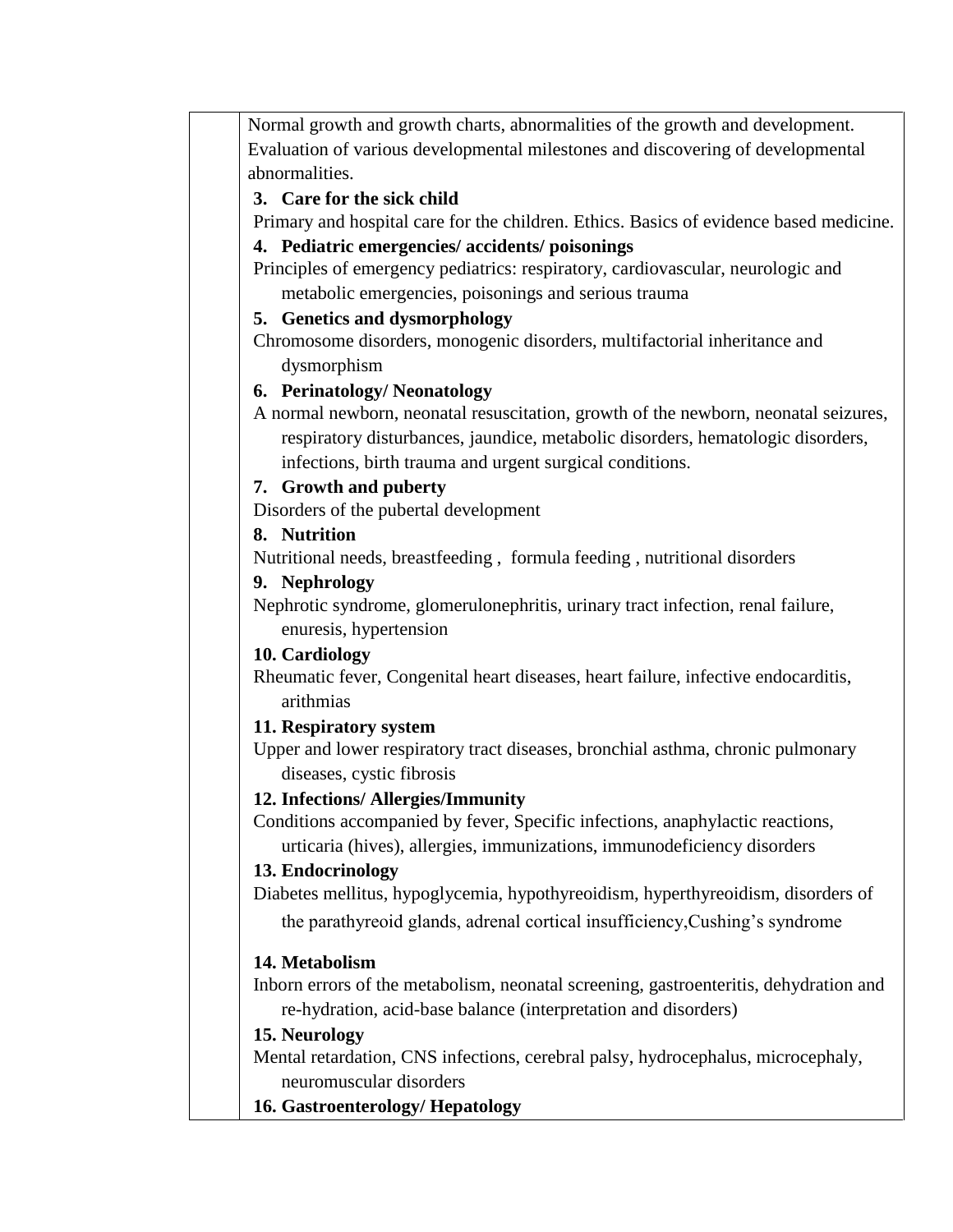Abdominal pain, abdominal mass, malabsorbtion, inflammatory bowel diseases, liver diseases, cirrhosis and portal hypertension, hepato-splenomegaly.

# **17. Hematology/Oncology**

Anaemias , hemorrhagic syndrome, the most common malignancies in children **18. Behavioral pediatrics** 

Behavioral and social problems in childhood, ethic and professional behaviors relevant for the pediatricians

# **19. Rheumatology**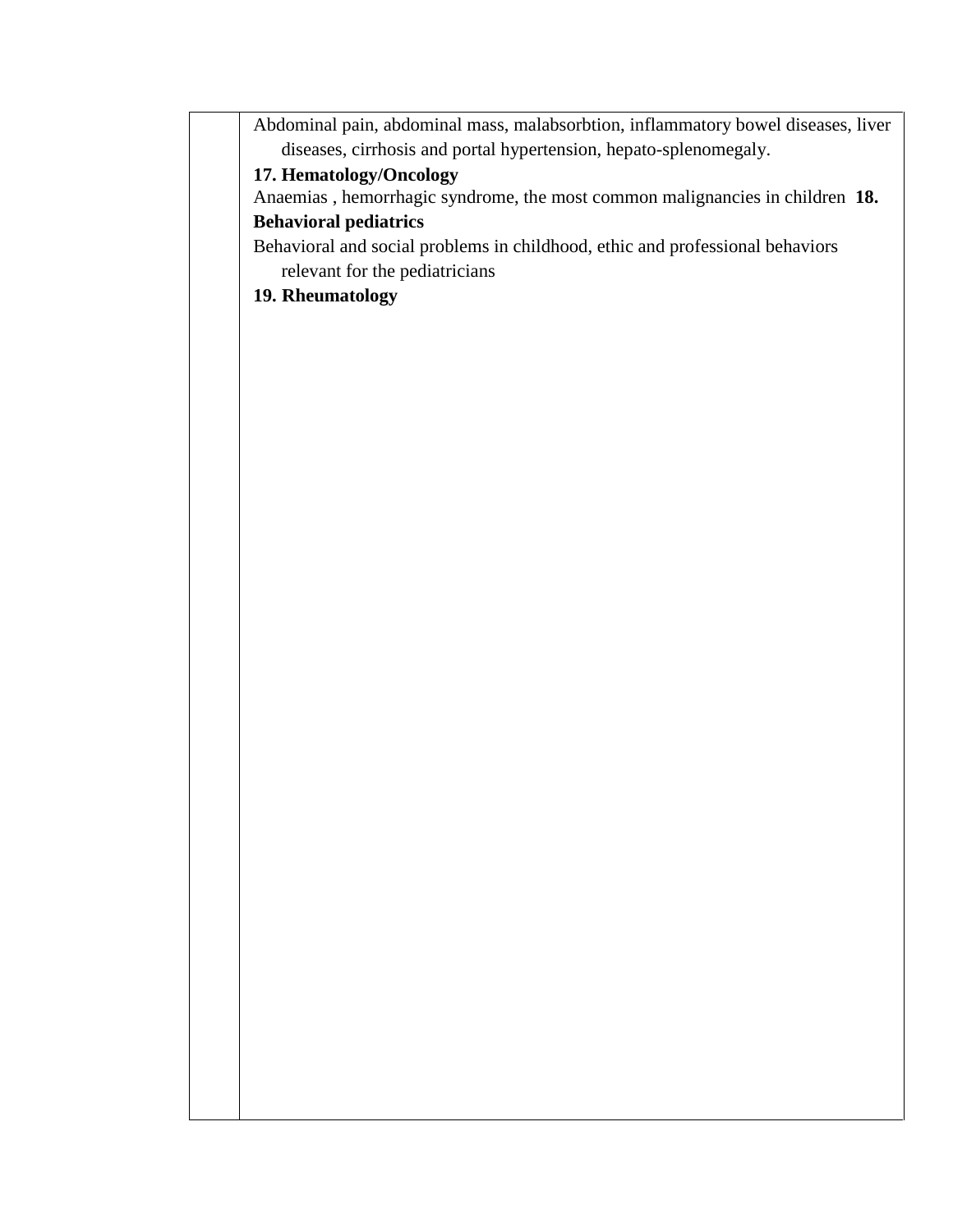|     | Evaluation of the musculo-skeletal system, variations of the normal posture, diseases                         |      |                   |                                                  |                            |  |  |  |
|-----|---------------------------------------------------------------------------------------------------------------|------|-------------------|--------------------------------------------------|----------------------------|--|--|--|
|     | of the hip, knee and foot, diseases of the spine, back and neck, arthritis                                    |      |                   |                                                  |                            |  |  |  |
|     | <b>20. Skin</b>                                                                                               |      |                   |                                                  |                            |  |  |  |
|     | Rash in the neonatal/infant period, infections and infestations, rash during systemic<br>diseases             |      |                   |                                                  |                            |  |  |  |
|     | 21. Adolescent medicine                                                                                       |      |                   |                                                  |                            |  |  |  |
|     | Communication with adolescents, common health problems Practical                                              |      |                   |                                                  |                            |  |  |  |
|     | teaching:                                                                                                     |      |                   |                                                  |                            |  |  |  |
|     | Mastering of clinical skills and the practical implementation of the acquired<br>theoretical knowledge        |      |                   |                                                  |                            |  |  |  |
| 12. | <b>Methods of studying:</b><br>interactive lectures, clinical exercises and exercises in primary health-care, |      |                   |                                                  |                            |  |  |  |
|     | problemoriented clinical scenarios, practicing of skills on mannequins, a project                             |      |                   |                                                  |                            |  |  |  |
|     | exercise, problem oriented seminars (case based)                                                              |      |                   |                                                  |                            |  |  |  |
| 13. | 330 hours<br>Total available amount of hours                                                                  |      |                   |                                                  |                            |  |  |  |
|     |                                                                                                               |      |                   |                                                  |                            |  |  |  |
| 14. | Distribution of the available hours                                                                           |      |                   | 180 hours of lectures, exercises and<br>seminars |                            |  |  |  |
|     |                                                                                                               |      |                   |                                                  | 150 hours of home learning |  |  |  |
| 15. | Types of educational                                                                                          | 15.1 | Lectures-         |                                                  | 64 hours                   |  |  |  |
|     | activities                                                                                                    |      |                   | theoretical education                            |                            |  |  |  |
|     |                                                                                                               | 15.2 |                   | Exercises(laboratory,                            | 90 hours                   |  |  |  |
|     |                                                                                                               |      |                   | clinical), seminars,                             |                            |  |  |  |
|     |                                                                                                               |      | team work         |                                                  | Seminars 26 hours          |  |  |  |
| 16. | Other forms of activities                                                                                     | 16.1 | Project exercises |                                                  | hours                      |  |  |  |
|     |                                                                                                               | 16.2 | Stand-alone       |                                                  | hours                      |  |  |  |
|     |                                                                                                               |      | assignments       |                                                  |                            |  |  |  |
|     |                                                                                                               | 16.3 | Home learning     |                                                  | 150 hours                  |  |  |  |
| 17. | Method of evaluation score points                                                                             |      |                   |                                                  |                            |  |  |  |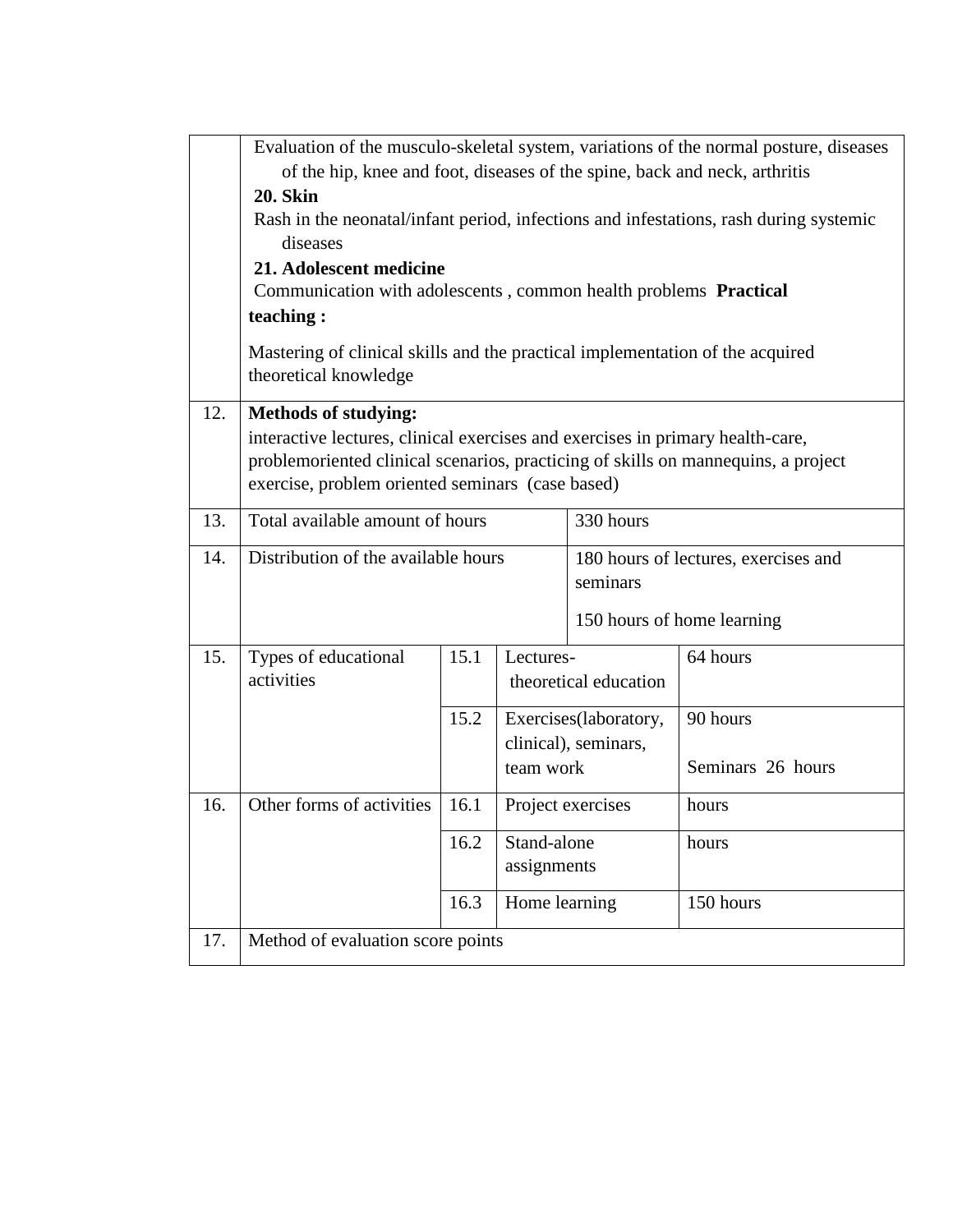| 17.1 | <b>Test</b> | min.-max.                                                                                                                                                                                                                                                                                                        |
|------|-------------|------------------------------------------------------------------------------------------------------------------------------------------------------------------------------------------------------------------------------------------------------------------------------------------------------------------|
|      |             | Continuous evaluation $*3$ : score points 30-51                                                                                                                                                                                                                                                                  |
|      |             | *Continuous control of the gained knowledge<br>(colloquiums): 3 written tests (multiple choice)<br>All the fields in Pediatrics are covered:                                                                                                                                                                     |
|      |             | <b>Colloquium 1:</b> neonatolgy, nutrition, genetics,<br>immunology, pulmology, 10-17 score points<br><b>Colloquium 2: endocrinology, emergency</b><br>pediatrics, metabolic diseases/disorders,<br>nephrology, gastroenterology, 10-17 score points<br><b>Colloquium 3:</b> hemato-oncology, neurology,         |
|      | Final exam  | cardiology, 10-17 score points<br>min.-max.<br>Score points<br>20-33<br>The final integrative exam consists of : Taking<br>of the patient's medical history, differential<br>diagnosis, physical exam, skill according to the<br>catalog of skills $+$ an integrated oral exam<br>where the integrated knowledge |

|      |                                                                      | necessary for the understanding of the plenum of<br>the subject and the medical practice is evaluated<br>. The exam is conducted on one real patient<br>and one virtual case (practical and oral part)<br>min.-max.20-33 score points<br>10=30-33 score points, $9=27-29$ score points,<br>8=24-26 score points, $7=21-23$ score points, $6=$<br>18-20 score points |  |  |  |  |
|------|----------------------------------------------------------------------|---------------------------------------------------------------------------------------------------------------------------------------------------------------------------------------------------------------------------------------------------------------------------------------------------------------------------------------------------------------------|--|--|--|--|
| 17.2 | Seminar<br>assignment/project<br>(presentation : written or<br>oral) | $min. - max.$<br>Seminars*points30 - 40                                                                                                                                                                                                                                                                                                                             |  |  |  |  |
| 17.3 | Active participation                                                 | min.-max<br>Theoretical teaching score points2 - 6<br>$8 - 10$<br>Practical teaching<br>score points                                                                                                                                                                                                                                                                |  |  |  |  |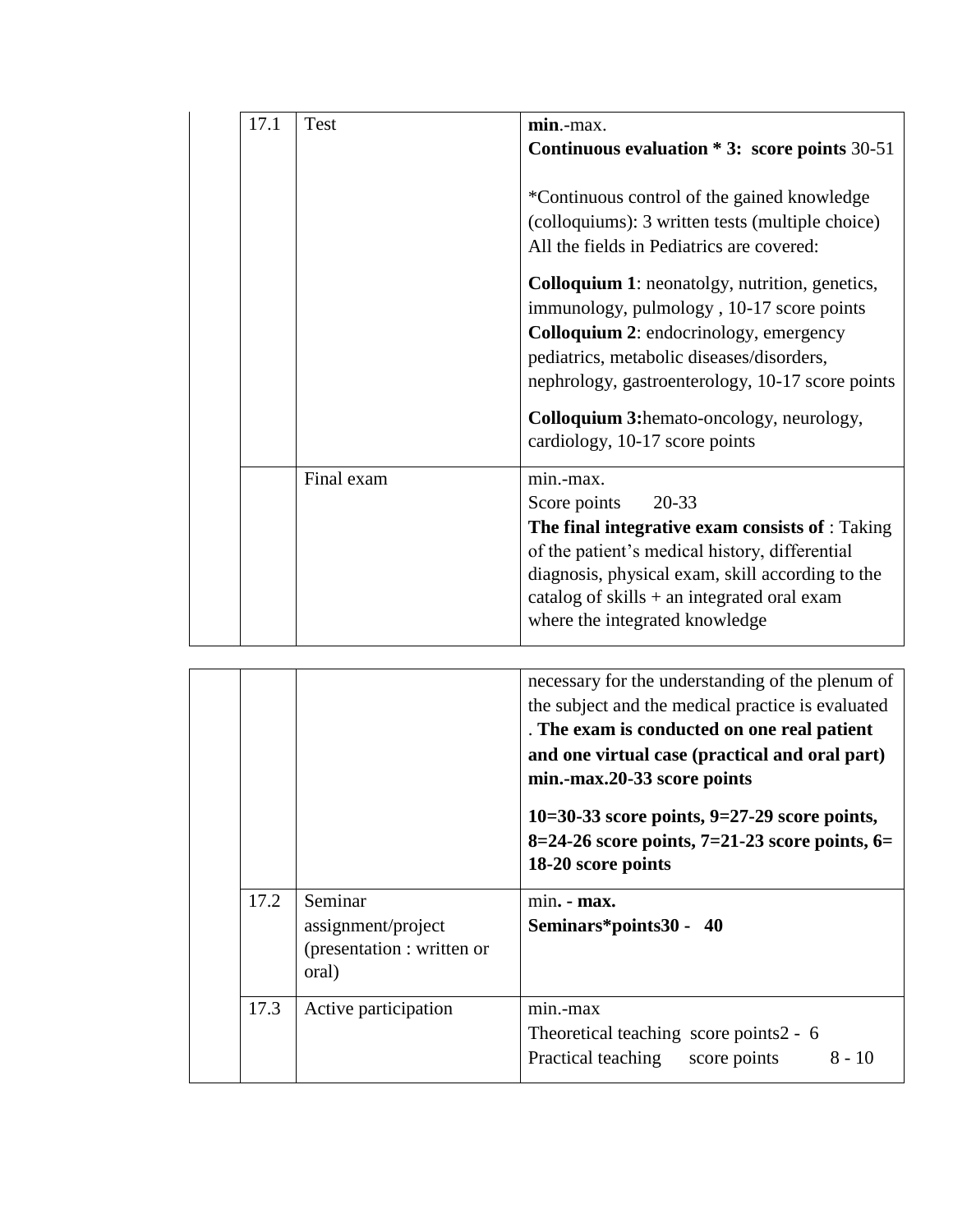| 18. |                                                           |                | Criteria for evaluation                         | $5$ (five) F<br>from 59 score points                                                                                                                                                                                                                                                                 |                                                                                                                                                           |              |                 |             |  |  |
|-----|-----------------------------------------------------------|----------------|-------------------------------------------------|------------------------------------------------------------------------------------------------------------------------------------------------------------------------------------------------------------------------------------------------------------------------------------------------------|-----------------------------------------------------------------------------------------------------------------------------------------------------------|--------------|-----------------|-------------|--|--|
|     | (points/score)                                            |                |                                                 | from 60 to 68 score                                                                                                                                                                                                                                                                                  | points                                                                                                                                                    |              |                 | $6$ (six) E |  |  |
|     |                                                           |                |                                                 | from 69 to 76 score                                                                                                                                                                                                                                                                                  | points                                                                                                                                                    |              | $7$ (seven) D   |             |  |  |
|     |                                                           |                |                                                 | from 77 to 84 score                                                                                                                                                                                                                                                                                  | points                                                                                                                                                    |              | $8$ (eight) $C$ |             |  |  |
|     |                                                           |                |                                                 | from 85 to 92 score                                                                                                                                                                                                                                                                                  | points                                                                                                                                                    |              | 9 (nine) B      |             |  |  |
|     |                                                           |                |                                                 | from 93 to 100 score                                                                                                                                                                                                                                                                                 | points                                                                                                                                                    | $10$ (ten) A |                 |             |  |  |
| 19. |                                                           |                | Criteria for completing                         | <b>Conditional criteria:</b>                                                                                                                                                                                                                                                                         |                                                                                                                                                           |              |                 |             |  |  |
|     | the seminar and obtaining<br>the right to a final exam    |                |                                                 |                                                                                                                                                                                                                                                                                                      | To complete the seminar the student is obliged to attend<br>and take active participation in the seminars, also to<br>achieve the necessary score minimum |              |                 |             |  |  |
|     |                                                           |                |                                                 | To obtain the right to a final exam the student is obliged<br>to pass the planed continuous evaluations or to score a<br>30% minimum of the total amount of points, wherein<br>during the exam session first he must pass the continuous<br>evaluations he hasn't passed and then go to a final exam |                                                                                                                                                           |              |                 |             |  |  |
|     |                                                           |                |                                                 | The score for the subject is formed according a table of<br>scores, which on the other hand is formed according to the<br>sum of the score points from all the activities, continuous<br>evaluations and the final exam                                                                              |                                                                                                                                                           |              |                 |             |  |  |
| 20. |                                                           |                | Language on which the<br>education is conducted | Macedonian                                                                                                                                                                                                                                                                                           |                                                                                                                                                           |              |                 |             |  |  |
| 21. | Methods for evaluating<br>the quality of the<br>education |                |                                                 | Anonymous evaluation by the students of the subject, the<br>teachers and the collaborators who participate in the<br>education                                                                                                                                                                       |                                                                                                                                                           |              |                 |             |  |  |
| 22. | Literature                                                |                |                                                 |                                                                                                                                                                                                                                                                                                      |                                                                                                                                                           |              |                 |             |  |  |
|     |                                                           |                | Mandatory literature                            |                                                                                                                                                                                                                                                                                                      |                                                                                                                                                           |              |                 |             |  |  |
|     | 22.1                                                      | N <sub>o</sub> |                                                 | Author                                                                                                                                                                                                                                                                                               |                                                                                                                                                           | Title        | Publisher       | Ye          |  |  |